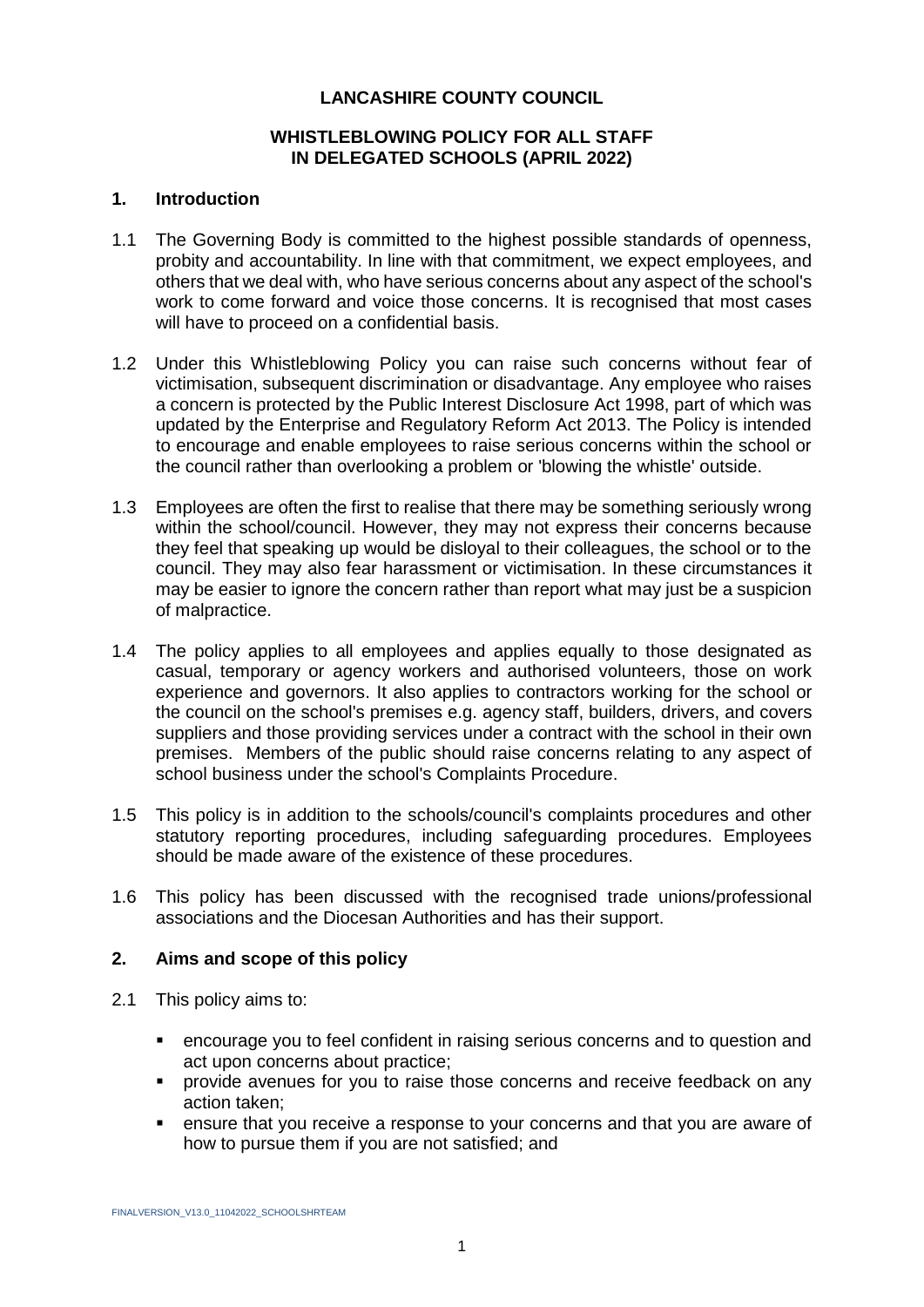- reassure you that you will be protected from possible reprisals or victimisation if you have a reasonable belief that you have made any disclosure which is in the public interest.
- 2.2 There are existing procedures in place to enable you to lodge a grievance or complaint relating to your own employment. The Whistleblowing Policy is intended to cover major concerns that fall outside the scope of other procedures.

These include:

- conduct which is an offence or a breach of law;
- failure to comply with a legal obligation;
- disclosures related to miscarriages of justice;
- racial, sexual, disability or other discrimination where other procedures, such as the school's Bullying and Harassment Procedure, do not apply;
- health and safety risks, including risks to the public/pupils as well as other employees;
- damage to the environment;
- the unauthorised use of public funds;
- possible fraud, bribery and corruption, including but not limited to, theft of property, financial irregularities, misuse of property and school systems, nepotism, conflicts of interest, or supplier kickbacks;
- sexual or physical abuse of pupil. Disclosures of this nature must always be made and dealt with under the school's safeguarding procedures;
- other unethical conduct; and
- actions which are unprofessional or inappropriate or conflict with a general understanding of what is right and wrong.

Note: There is a requirement under the Scheme for Financing Schools in Lancashire for the Governing Body to notify the council's Internal Audit Service immediately of all (actual or suspected) financial or accounting irregularities. This requirement is not superseded by this Whistleblowing Policy and the Governing Body will need to act accordingly if a financial issue is raised.

- 2.3 Thus, any serious concerns that you have about any aspect of service provision or the conduct of school staff, governors, officers/members of the council or others acting on behalf of the school can be reported under the Whistleblowing Policy. This may be about something that
	- makes you feel uncomfortable in terms of known standards, your experience or the standards you believe the governors and the school subscribe to;
	- is against the school's policies, procedures or School Governance Regulations 2013;
	- falls below established standards of practice; or
	- amounts to improper conduct.
- 2.4 This policy does not replace the school or the council's complaints procedures.

# **3. Key principles**

3.1 The school is committed to good practice and high standards and wants to be supportive of all its employees.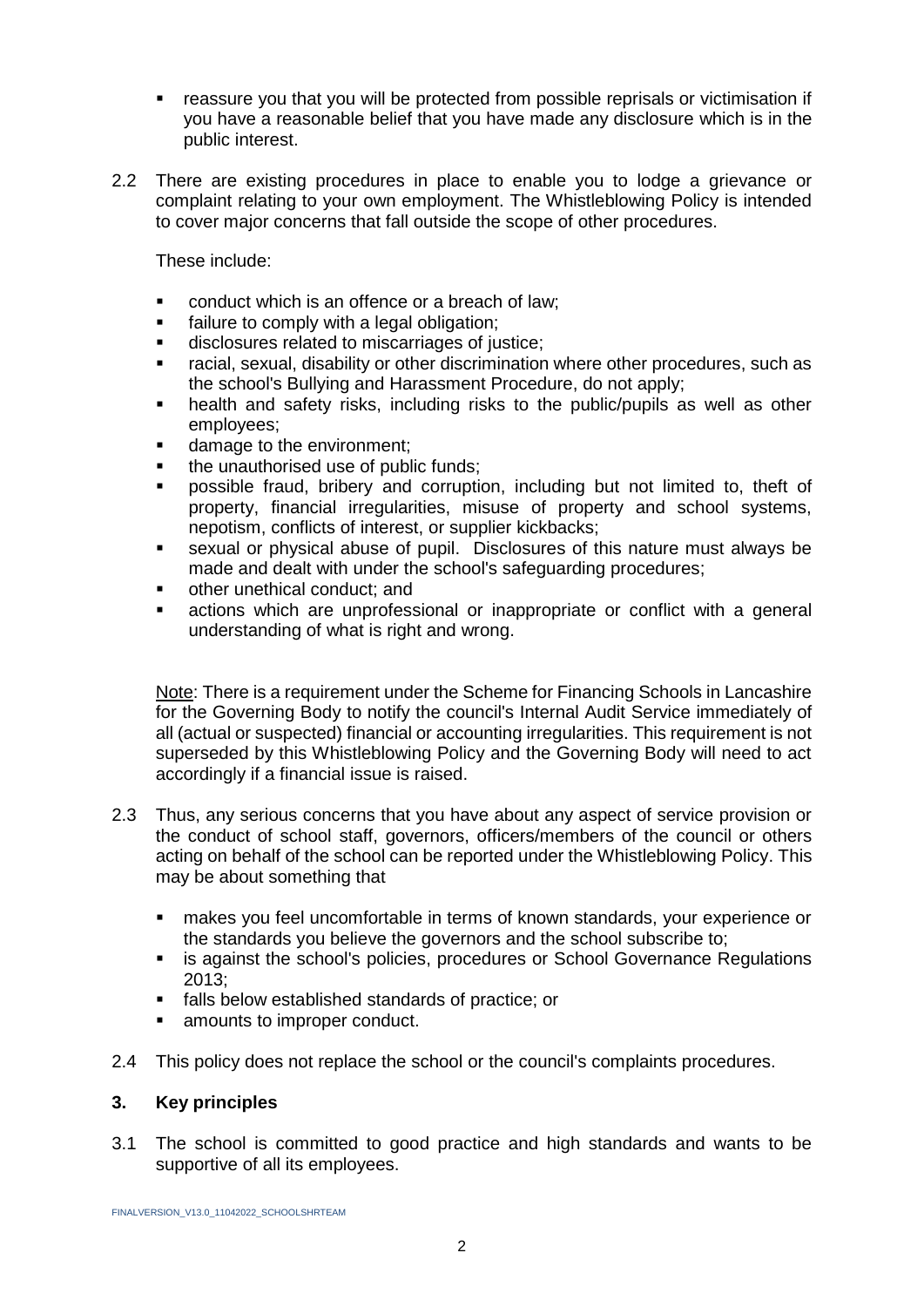- 3.2 The school recognises that the decision to report a concern can be a difficult one to make. If what you are saying is true, you should have nothing to fear because you will be doing your duty to your employer and to those for whom you are providing a service.
- 3.3 The Governing Body will not tolerate any harassment or victimisation (including informal pressures) and will take appropriate action to protect you when you raise a concern which is in the public interest. Any member of staff who harasses or victimises a whistleblower may not only be personally liable but will be subject to disciplinary action.
- 3.4 All disclosures will be treated seriously and will be reviewed in accordance with the Public Interest Disclosure Act 1998 (PIDA). As a member of the school's staff or a worker at the school, you have statutory protection against victimisation and dismissal under the PIDA if you speak out genuinely against corruption and malpractice at work, if the reason for the victimisation or dismissal is because you have made a disclosure which is protected under PIDA.
- 3.5 "Malpractice" includes any kind of improper practice or conduct which falls short of what is reasonably expected whether it relates to a positive act or omission and includes any form of harassment. The school will not tolerate harassment or victimisation.
- 3.6 It is essential for all concerned that disclosures of wrongdoing or irregularity are dealt with properly, quickly and discreetly. This is in the interests of the school, its employees, any persons who are the subject of such allegations, as well as the person making the disclosure.
- 3.7 Investigations into allegations of potential malpractice will not influence or be influenced by any disciplinary or redundancy proceedings that are already taking place.

# **4. Confidentiality**

- 4.1 All concerns will be treated in confidence and every effort will be made not to reveal your identity if you so wish. It must be appreciated that the investigation process may reveal the source of the information and you may need to come forward as a witness and provide a statement as part of the evidence.
- 4.2 It may be possible to establish the truth about allegations from another independent source and the school will seek to do this where possible.
- 4.3 The school expects all organisations that deal with us and who have serious concerns about any aspect of the school's work to come forward and voice those concerns. It is recognised that most cases will have to proceed on a confidential basis.

# **5. Anonymous allegations**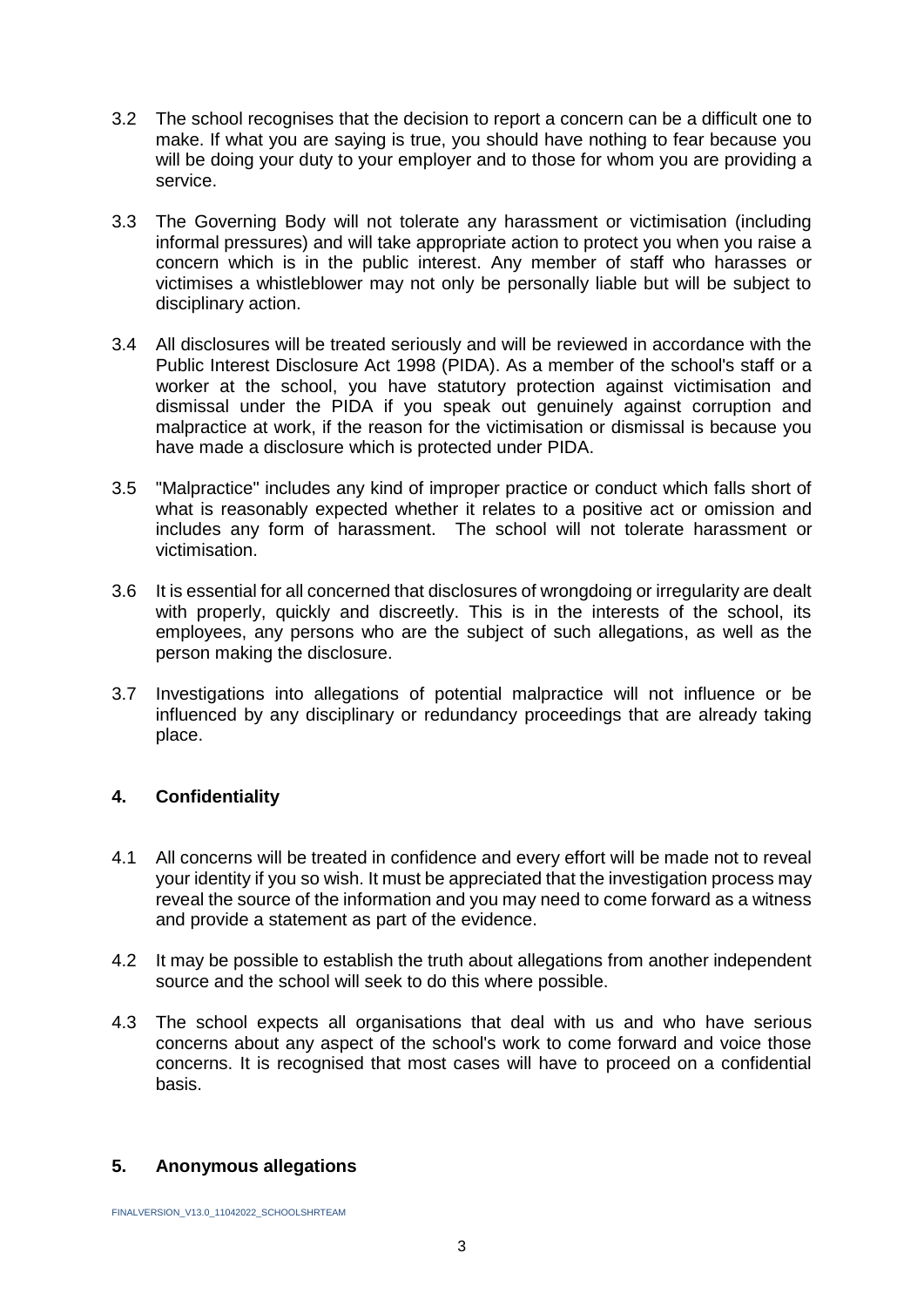- 5.1 This policy encourages you to put your name to your allegation whenever possible.
- 5.2 Where an individual chooses to report their concerns anonymously, such anonymity will be respected. However, our ability to investigate anonymous complaints can be hampered by not being able to further explore issues or obtain evidence during the investigative process. Furthermore, if we do not know who has provided the information, it is not possible to either reassure or protect you.
- 5.3 Concerns expressed anonymously may be less powerful and will only be considered at the discretion of the school. In exercising such discretion, the following factors may need to be taken into account:
	- **the seriousness of the issues raised:**
	- **the credibility of the concern; and**
	- the likelihood of confirming the allegation from attributable sources.
- 5.4 If the allegation suggests criminal activity and the case warrants police assistance, the identity of the person reporting the details may be important at a later date if criminal proceedings are to be pursued effectively. Identification is therefore preferred and will assist the investigation.

#### **6. Untrue allegations**

- 6.1 If you make an allegation which you believe is in the public interest but it is not confirmed by the investigation, no action will be taken against you. If, however, you make an allegation frivolously, maliciously, or for personal gain, disciplinary action may be taken against you if you are a school employee.
- 6.2 If you are a School Governor, you may breach the Code of Conduct for School Governing Bodies. If you are a contractor or partner, such allegations may put you in breach of your contractual responsibilities to the school.
- 6.3 Malicious or vexatious allegations include those that are trivial and do not have substance and are made persistently to cause trouble.

#### **7. How to raise a concern**

- 7.1 In raising a concern, you should provide the following information:
	- the background and history of the concern (giving relevant dates);
	- the reason why you are particularly concerned about the situation;
	- the name(s) of any colleagues/employees who you consider are directly involved; and
	- the name(s) of any colleagues/employees who you believe may be able to help provide further information.
- 7.2 Concerns should normally be raised with a designated senior member of staff e.g. Headteacher/Chair of Governors. This depends, however, on the seriousness and sensitivity of the issues involved and who is suspected of the malpractice. For example, if you believe that senior management of the school is involved you may wish to approach a senior officer of the council. If you believe officers of the council generally are involved, you should approach the council's Director of Corporate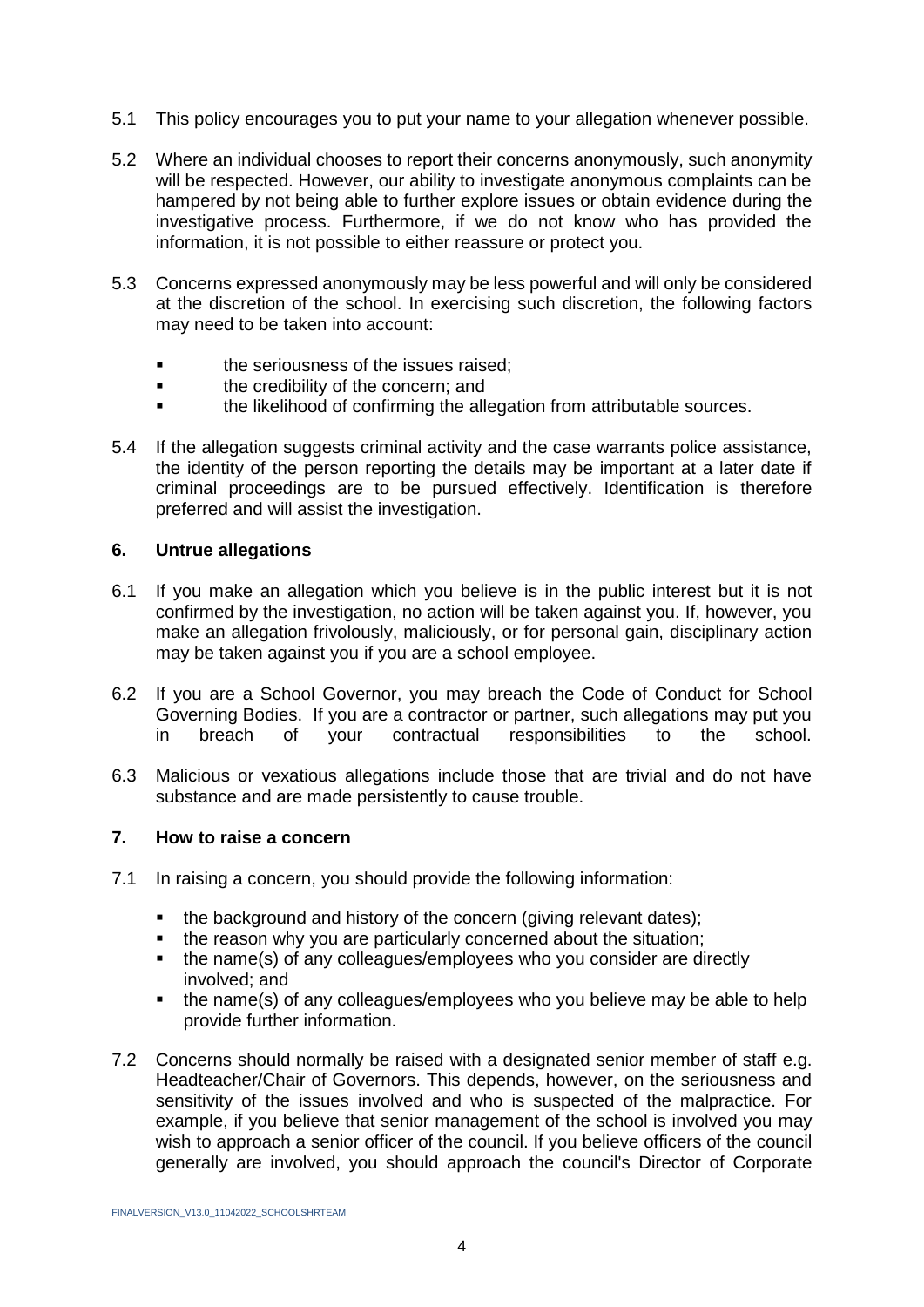Services (in the role of monitoring officer) or in the case of a financial issue, the council's Internal Audit Service.

- 7.3 Staff in Voluntary Aided Schools may wish to approach a Diocesan Authority Officer. If it is believed that officers of the Diocesan/Church Authorities are involved, an approach might be made directly to the Bishop.
- 7.4 If however, you feel that you still want to raise your concerns with the council, there are a number of options to choose from. Concerns may be raised verbally to the whistleblowing telephone line, by email, by an on-line referral form or in writing.
- 7.5 To make a confidential telephone call please ring the dedicated whistleblowing number **01772 532500**, where you will be requested to press 1 for financial matters (directed to the Internal Audit Service) and 2 if it relates to any other concern (directed to Human Resources).
- 7.6 Financial matters include the following:
	- theft of property including assets and cash;
	- financial irregularities including those affecting cash, stores, property, remuneration or allowances;
	- $\bullet$  fraud:
	- misuse of school property, vehicles or equipment;
	- misuse of school systems;
	- nepotism:
	- conflicts of interest giving rise to fraud, bribery or corruption;
	- supplier kickbacks.
- 7.7 An officer will answer your call and if the officer is unavailable, there will be an opportunity to leave a voicemail message. An officer will return your call if you so wish but please remember to leave a telephone number in your message.
- 7.8 If you prefer to use email there are two dedicated email addresses:
	- For financial concerns [internalauditinvestigations@lancashire.gov.uk](mailto:internalauditinvestigations@lancashire.gov.uk)
	- For any other concern [WhistleblowingComplaints@lancashire.gov.uk](mailto:WhistleblowingComplaints@lancashire.gov.uk)
- 7.9 An on-line referral form is available which contains two options; one for financial concerns and one for any other concern. The form can be accessed by following this link [Whistleblowing Referral Form.](https://lancashire-self.achieveservice.com/service/Whistle_Blowing_Referral)
- 7.10 Concerns can also be made in writing and correspondence should be sent:
	- For financial concerns to Head of Service Internal Audit, Internal Audit Service, Finance Directorate, Lancashire County Council, County Hall, Preston, PR1 0LD.
	- For any other concern to Head of Service Human Resources, Human Resources Service Centre, Corporate Services Directorate, Lancashire County Council, County Hall, Preston, PR1 0LD.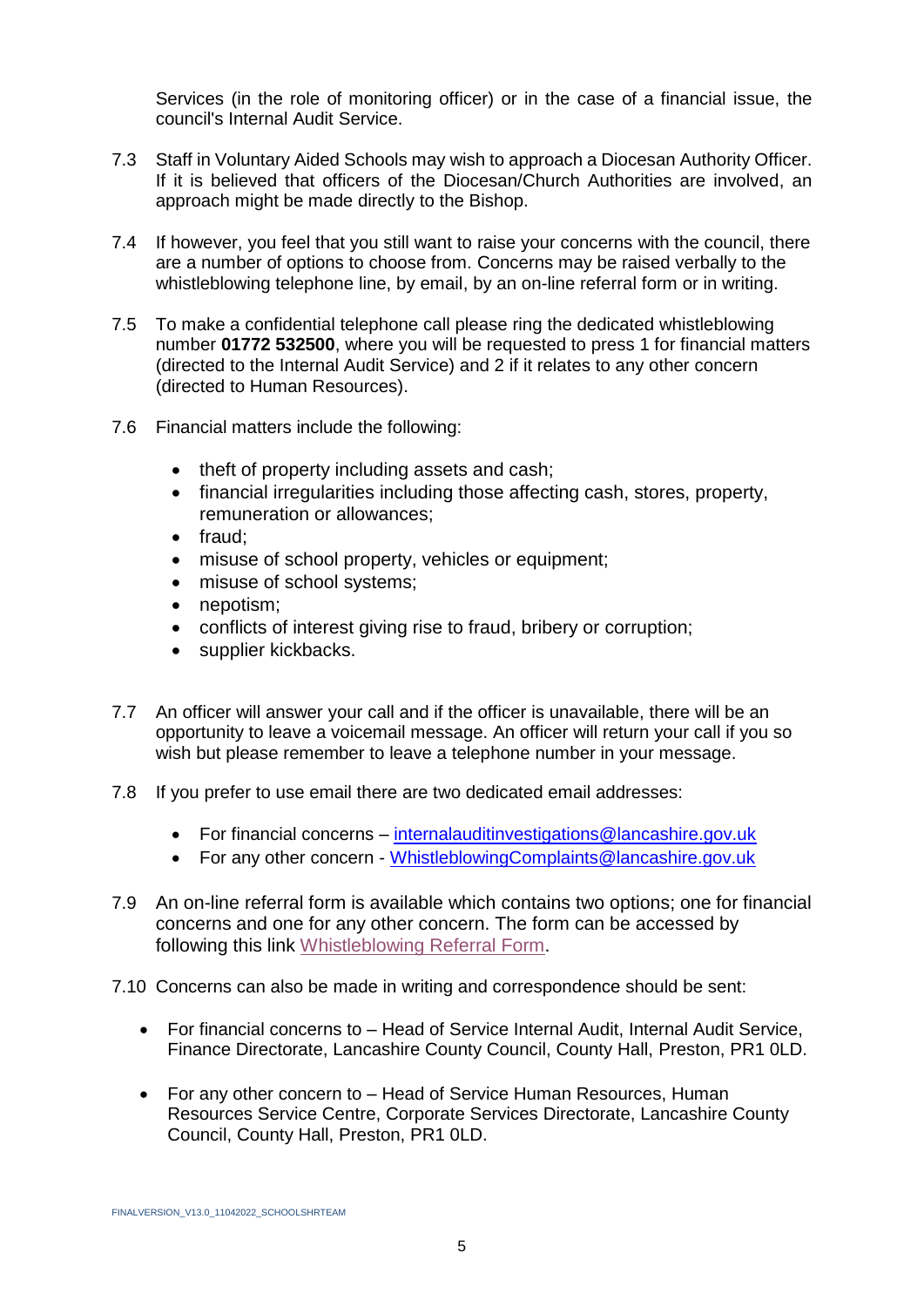- 7.11 Alternatively, you may contact a representative of the Schools Human Resources Team:
	- Jeanette Whitham, Head of Schools HR Team 01772 530436
	- $\triangleright$  Steve Lewis, Principal HR Manager 01772 531776 (Districts 1 & 2 – Lancaster & Morecambe and Wyre)
	- Claire Neville, Principal HR Manager 01772 530435 (Districts 4 & 6 – Fylde and Preston)
	- Vic Welch, Principal HR Manager 01772 531814 (Districts 7 and 8 - South Ribble and West Lancashire)
	- $\triangleright$  Andy Cooper, Principal HR Manager 01772 535781 (Districts 9 and 11 – Chorley and Hyndburn)
	- ▶ Anne Sutton, Principal HR Manager 01772 534928 (Districts 12, 13, 14 - Burnley, Pendle, Rossendale)
- 7.12 The earlier you express the concern, the easier it is for action to be taken.
- 7.13 Although you are not expected to prove beyond doubt the truth of an allegation, you will need to demonstrate to the person contacted that there are reasonable grounds for your concern.
- 7.14 You may wish to consider discussing your concern with a colleague first and you may find it easier to raise the matter as a collective concern if there are two (or more) of you who have had the same experience or concerns.
- 7.15 You may invite a fellow worker, a trade union representative or an official employed by a trade union to be present during any meetings or interviews in connection with the concerns you have raised.
- 7.16 If you believe that you have to take the matter externally, possible contacts are listed at Section 10 of this policy.

# **8. How the Governing Body/council will respond**

- 8.1 The Governing Body/council will provide a response to your concerns. If you confirm your wish to raise the concerns formally under this policy, a responsible person will be designated by the school management, where appropriate, or by the management of the council, to co-ordinate the response to the concerns you have raised, in consultation with the Director of Corporate Services or the Internal Audit Service as necessary. The responsible person will respond to you in accordance with paragraph 8.6 below and where the responsible person is outside the management of the school, s/he will notify the council's Director of Corporate Services for registration, monitoring and annual reporting purposes.
- 8.2 Where appropriate, the matters raised may:
	- be investigated by school/council management, internal audit, or through the disciplinary procedure;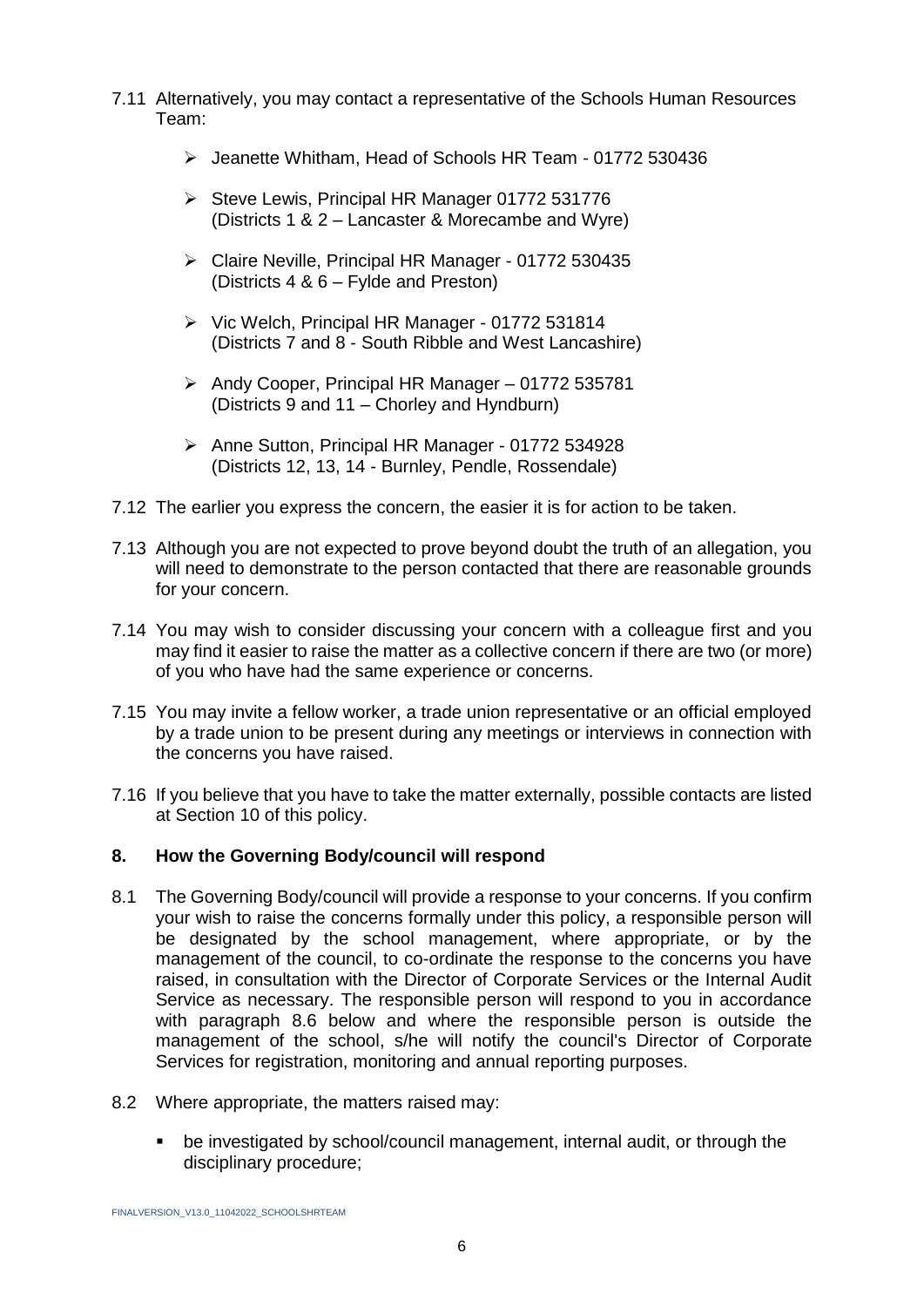- **•** be referred to the police;
- **•** be referred to the external auditor; or
- **form the subject of an independent inquiry.**
- 8.3 In order to protect individuals and those accused of misdeeds or possible malpractice, initial enquiries will be made to decide whether an investigation is appropriate and, if so, what form it should take. Such testing out of your concerns is not the same as either accepting or rejecting them. The overriding principle which school management/the council will have in mind is the public interest.
- 8.4 Concerns or allegations which fall within the scope of specific procedures (for example, child protection or discrimination issues) will normally be referred for consideration under those procedures.
- 8.5 Some concerns may be resolved by agreed action without the need for investigation. If urgent action is required this will be taken before any investigation is conducted.
- 8.6 Within ten working days of a concern being raised, the responsible person will write to you to:
	- **EXE** acknowledge that the concern has been received;
	- indicate how it is proposed to deal with the matter;
	- provide an estimate of how long it will take to provide a final response;
	- inform you whether any initial enquiries have been made:
	- supply you with information on staff support mechanisms (where appropriate); and
	- inform you whether further investigations will take place and if not, why not.
- 8.7 The amount of contact between those considering the issues and you will depend on the nature of the matters raised, the potential difficulties involved and the clarity of the information provided. If necessary further information will be sought from you.
- 8.8 Where any meeting is arranged under this policy, away from school premises if you so wish, you can be accompanied by a trade union or professional association representative or work colleague.
- 8.9 The Governing Body will take steps to minimise any difficulties which you may experience as a result of raising a concern. For example, if you are required to give evidence in criminal or disciplinary proceedings, arrangements will be made for you to receive appropriate advice about the procedure.
- 8.10 It is accepted that you need to be assured that the matter has been properly addressed. Thus, subject to legal constraints, you will be informed of the outcome of any investigation.

### **9. The Responsible Officer**

9.1 The Headteacher has overall responsibility for the maintenance and operation of this policy in respect of concerns raised formally within the school, and should maintain a record of concerns raised and the outcome to report as necessary to the Governing Body.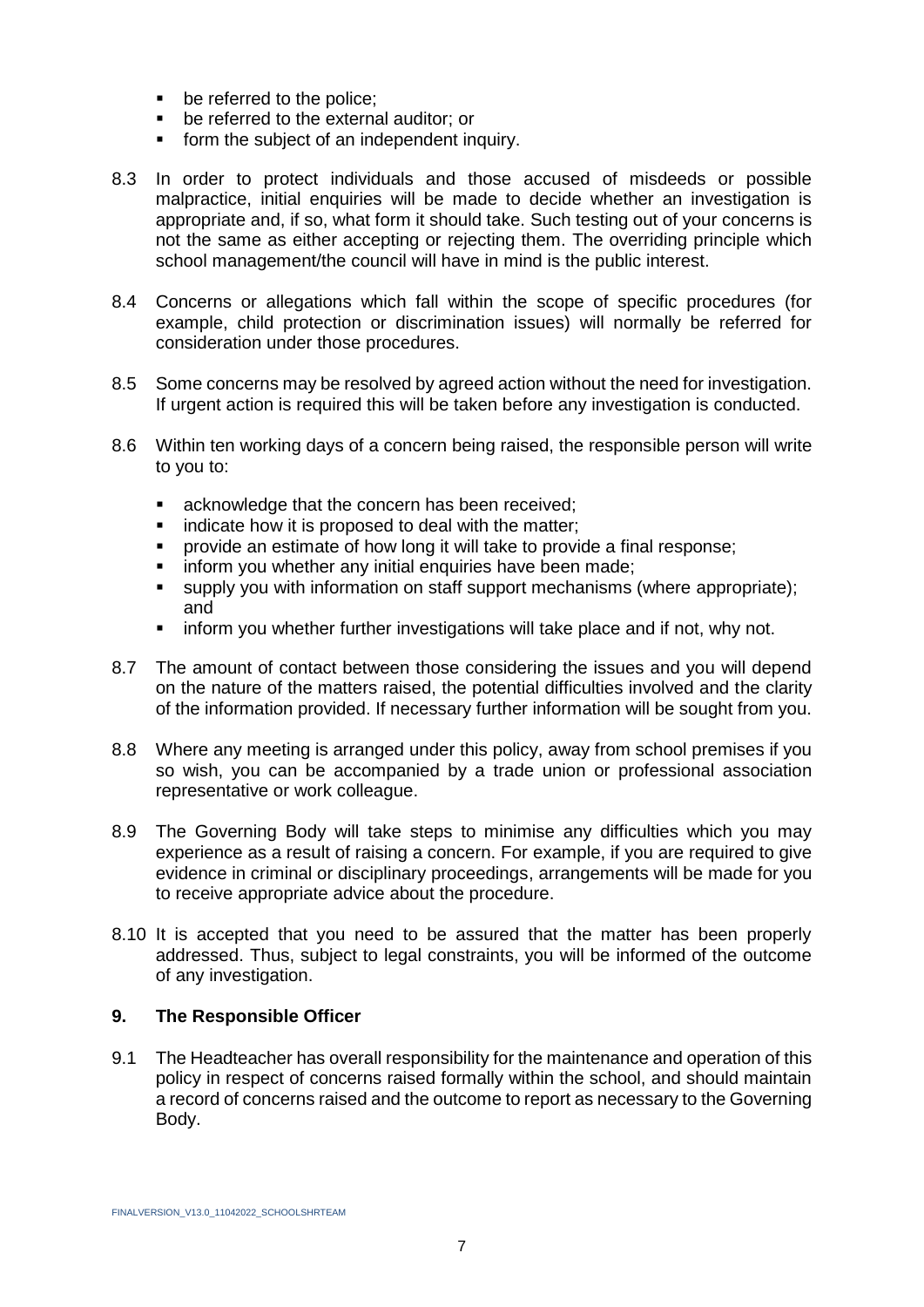9.2 The council's Director of Corporate Services has overall responsibility for the maintenance and operation of this policy in respect of concerns raised formally outside the management of the school and will maintain appropriate records of concerns raised and report as necessary to the council.

### **10. How the matter can be taken further**

10.1 This policy is intended to provide you with an avenue within the School/council to raise concerns. The Governing Body hopes you will be satisfied with any action taken. If you are not, and if you feel it is right to take the matter outside the School/council, you may wish to contact your trade union/professional association or one of the following possible contact points:

| <b>External Auditor</b>                        | $\boxtimes$ Grant Thornton<br>Landmark<br>St Peter's Square<br>1 Oxford Street<br>Manchester<br><b>M1 4PB</b><br><b>雷 0161 953 6900</b><br>Website: https://www.grantthornton.co.uk/en/office-<br>locations/?location=manchester |
|------------------------------------------------|----------------------------------------------------------------------------------------------------------------------------------------------------------------------------------------------------------------------------------|
| Protect                                        | $\boxtimes$ Protect<br>The Green House<br>244-254 Cambridge Heath Road<br>London<br><b>E2 9DA</b><br>☎ 020 3117 2520<br>Website:<br>https://protect-advice.org.uk/contact-us/                                                    |
| <b>Public Sector Audit</b><br>Appointments Ltd | ⊠ PSAA Limited<br>18 Smith Square<br>London<br>SW1P3HZ<br>☎ 020 7072 7445<br>Email: generalenquiries@psaa.co.uk                                                                                                                  |
| Lancashire Constabulary                        | ⊠ Lancashire Constabulary Headquarters<br>Saunders Lane,<br>Hutton nr Preston,<br>PR4 5SB<br><b>雷 101 or 01772 614444</b><br>Website:<br>https://www.lancashire.police.uk/                                                       |
| <b>Action Fraud</b>                            | $\mathbf{\widehat{a}}$ : 0300 123 2040<br>Website:<br>https://www.actionfraud.police.uk/                                                                                                                                         |
| <b>HM Revenue and Customs</b>                  | ⊠ HMRC Fraud Hotline<br>☎: 0800 788 887<br>Website:<br>https://www.gov.uk/government/organisations/hm-revenue-<br>customs/contact/customs-excise-and-vat-fraud-reporting                                                         |

FINALVERSION\_V13.0\_11042022\_SCHOOLSHRTEAM